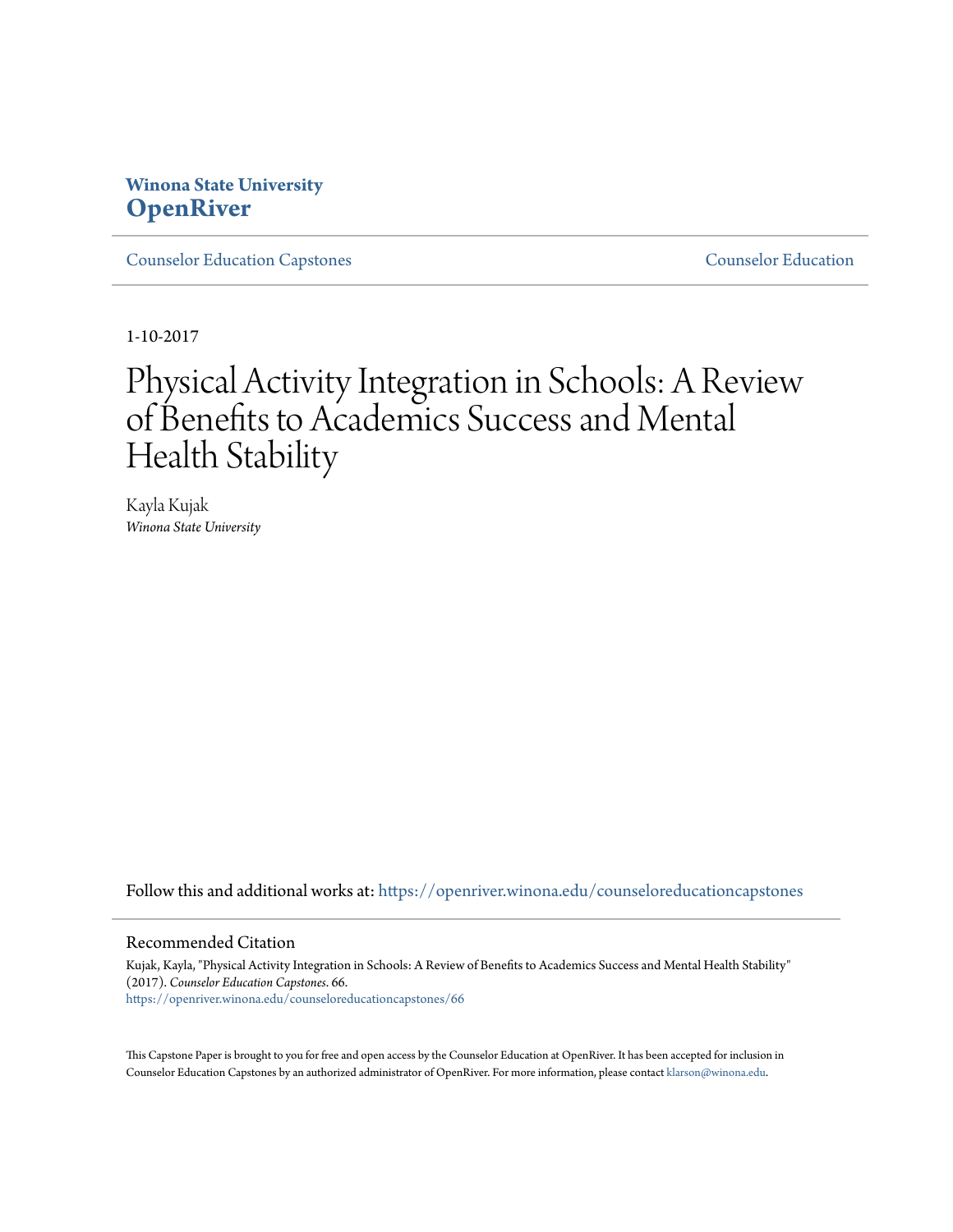Physical Activity Integration in Schools: A Review of Benefits to Academics Success

and Mental Health Stability

Kayla Kujak

A Capstone Project submitted in partial fulfillment of the

requirements for the Master of Science Degree in

Counselor Education at

Winona State University

Spring, 2017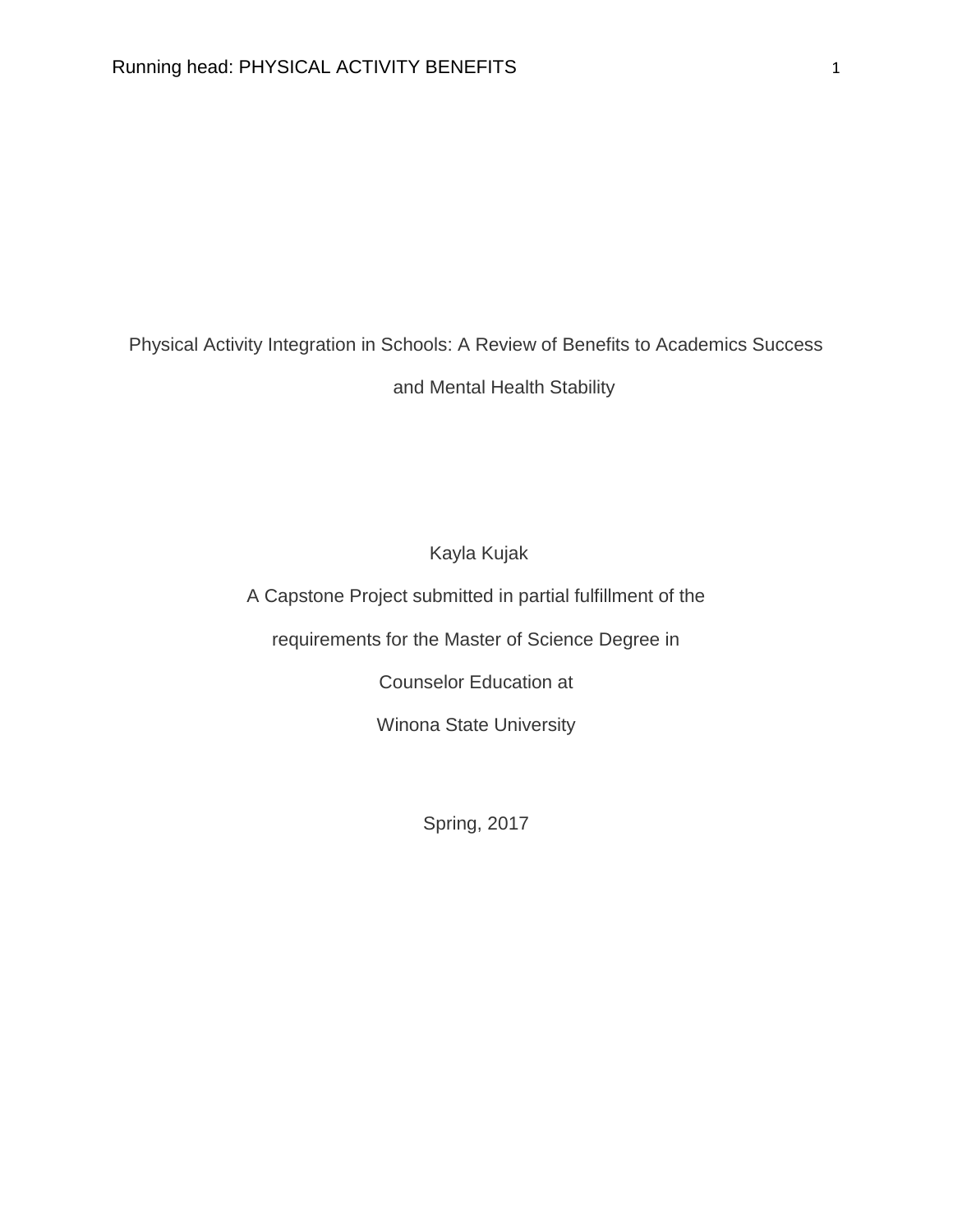Winona State University

College of Education

Counselor Education Department

## CERTIFICATE OF APPROVAL

### CAPSTONE PROJECT

\_\_\_\_\_\_\_\_\_\_\_\_\_\_\_\_\_\_\_

\_\_\_\_\_\_\_\_\_\_\_\_\_\_\_\_\_\_\_\_\_\_\_\_\_\_

Physical Activity Integration in Schools: A Review of Benefits to Academics Success

and Mental Health Stability

This is to certify that the Capstone Project of

Kayla Kujak

Has been approved by the faculty advisor and the CE 695 – Capstone Project

Course Instructor in partial fulfillment of the requirements for the

Master of Science Degree in

Counselor Education

Capstone Project Supervisor: Dr. Eric Baltrinic

Approval Date: 1/10/17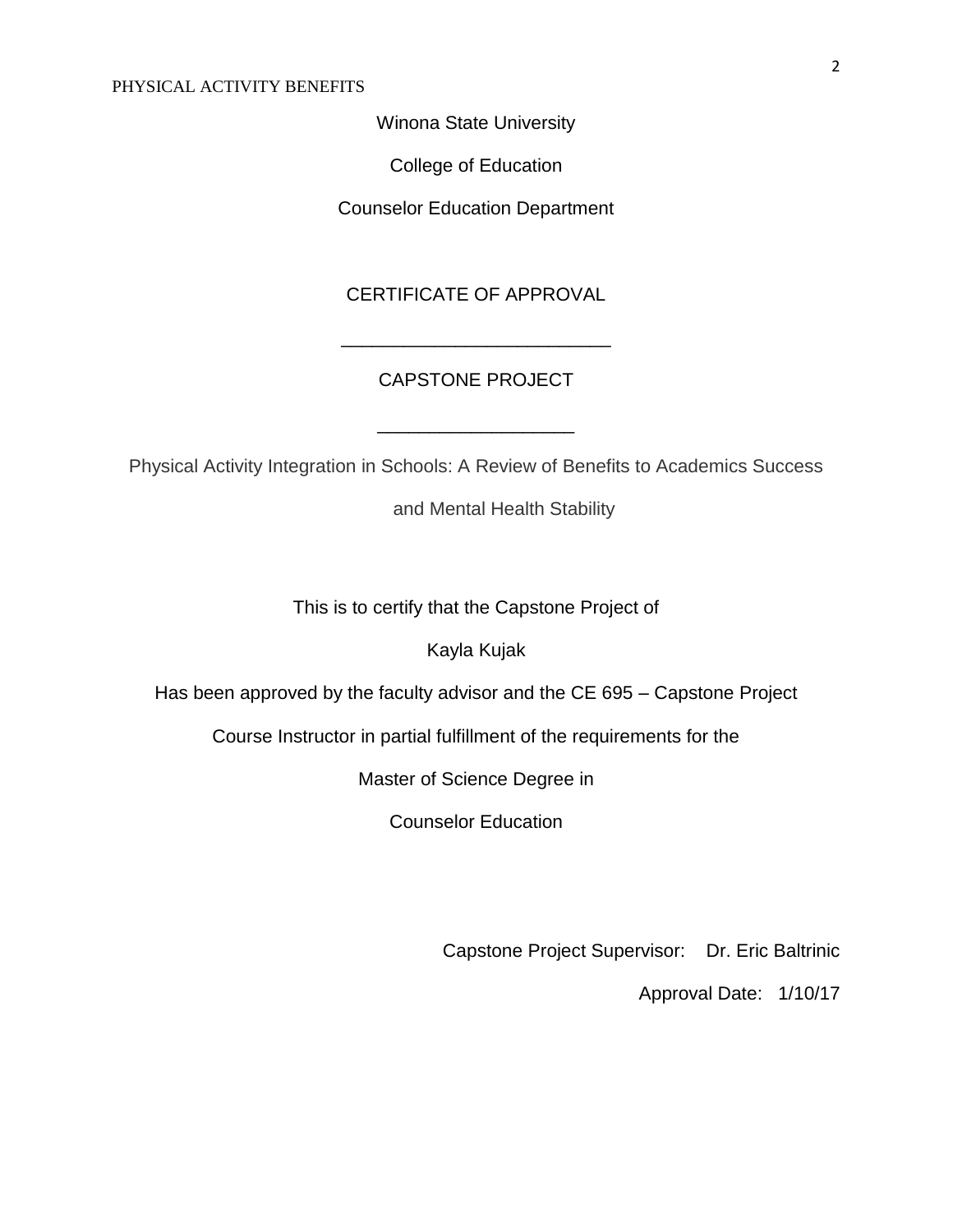#### **Abstract**

Incorporating physical activity in classrooms has been shown to create physical, mental and academic benefits for students (Chaddock-Heyman, et al., 2014). The purpose of this research is to find how movement can be easily incorporated through classroom activities and breaks. These movement activities give educators the opportunity to teach students coping skills, such as meditation or stretching. This can provide mental health benefits and tools for students that may not have the opportunities to learn these skills. Physical activity, also aids cognitive functions helping students learn. Heightened cognitive functioning increases students' academic abilities resulting in superior test performance.

*Keywords:* physical activity, mental health, coping, academics, movement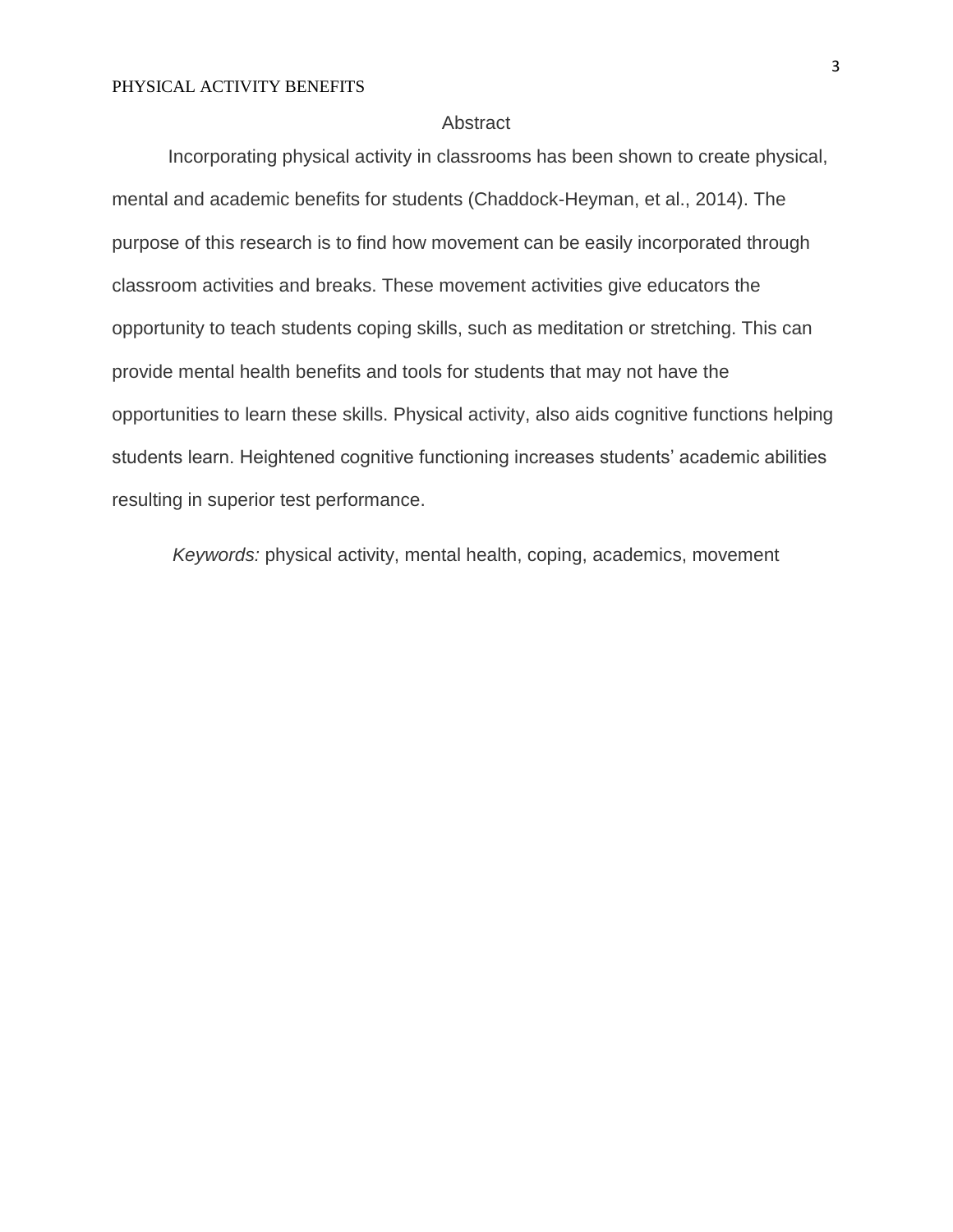| Contents |
|----------|
|          |
|          |
|          |
|          |
|          |
|          |
|          |
|          |
|          |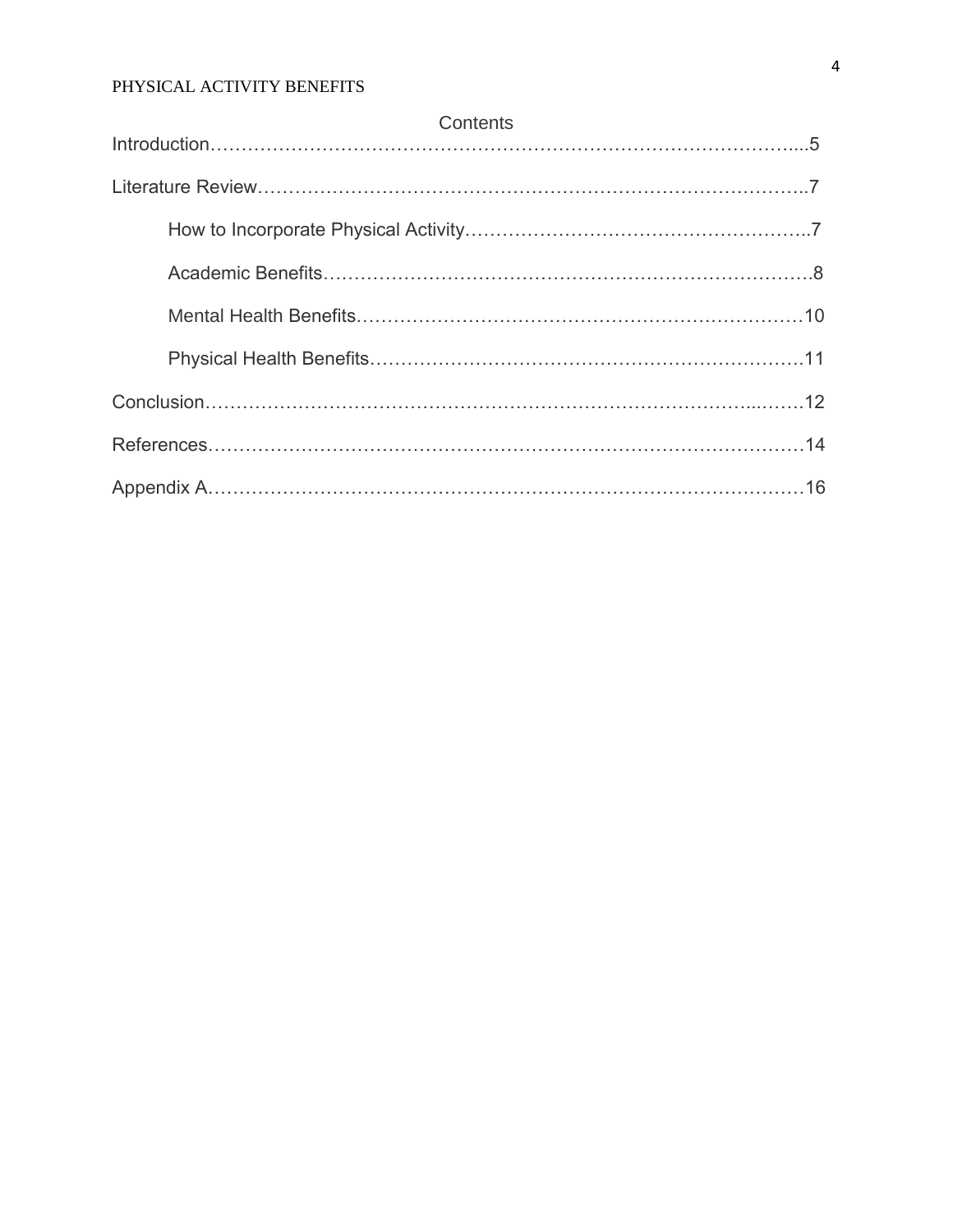#### **Introduction**

The education system continuously evolves to incorporate best practices in order to develop students' learning. Incorporating physical activity in school creates the opportunity for students to increase cognitive functioning and learn in diverse situations. With the nation's health concerns on the rise it's crucial, now more than ever, that educators teach students how to be physical active and live a healthy lifestyle. Students will not only gain physical health benefits from increased physical activity in classrooms, but the student will also gain academic and mental health benefits.

The Center for Disease Control and Prevention (CDC) has created a Comprehensive School Physical Activity Program (CSPAP). CSPAP identifies seven steps to implement this program in any school. The seven steps to CSPAP (2015) include:

- 1. Establishing a team or committee and designate a Physical Activity Leader.
- 2. Conduct an assessment of exiting physical activity opportunities.
- 3. Create a vision statement, goals, and objectives for your CSPAP.
- 4. Identify the outcomes or specific changes that will be direct results of the program implementation.
- 5. Identify and plan the activities for your CSPAP.
- 6. Implement your CSPAP.
- 7. Evaluate your CSPAP.

Programs, like this one, aid school districts and communities starting to incorporate more physical activity in classrooms and students' daily schedules. This sample program helps provide goals and plans for educators, families and community members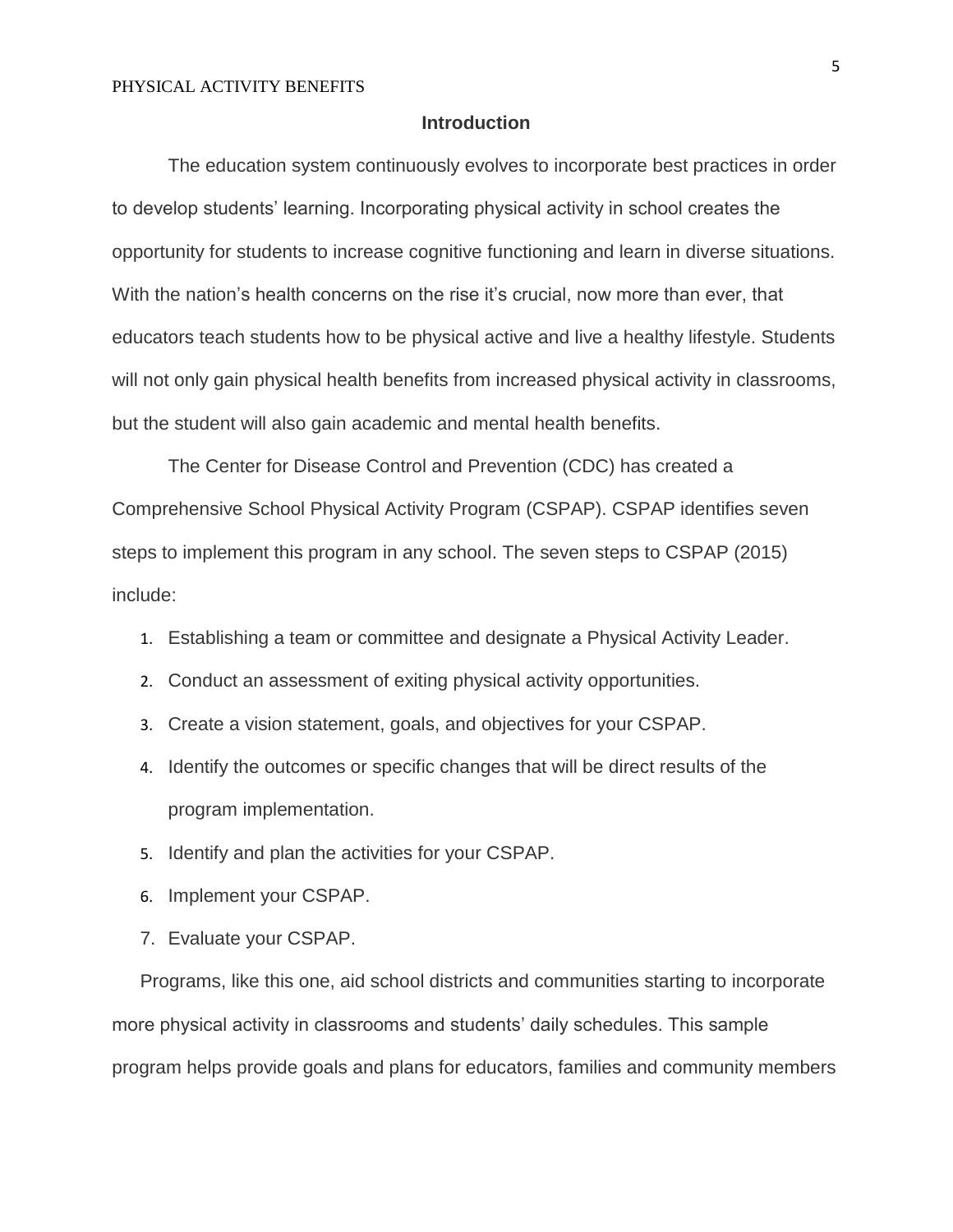to follow (See appendix A). With all adult in the students' lives on the same plan the more beneficial it will be for the student.

Educators can effortlessly incorporate movement into their classroom lessons. Integrating movement can be as simple as creating a five minute break in the middle of class where students can get up, stretch or get a drink of water. Educators can also make breaks more structured by teaching a specific skill. For example, an educator could use the break time to teach students how to do yoga poses or stretches. This creates opportunity for student to get moving, in addition teaches student a coping skill in return benefiting the students' mental health.

When educators create learning opportunities that are more diverse from the traditional learning setting students are more motivate to learn. In addition, when educators use physical activity to create these diverse learning situations students benefit physically, mentally and academically.

#### **Literature Review**

Traditional educational systems provides students with less and less opportunity to engage in physical activity throughout the school day. Student's physical activity time is decreasing in and out of the classroom environment (Chaddock-Heyman, Hillman, Cohen & Kramer, 2014). Integrating physical activity into classrooms increases cognitive functioning creating opportunities for students reap the benefits. Specifically, physical activity can aid academic, mental health and physical health benefits. Continued research has provided knowledge supporting the benefits of integrating physical activity into classrooms.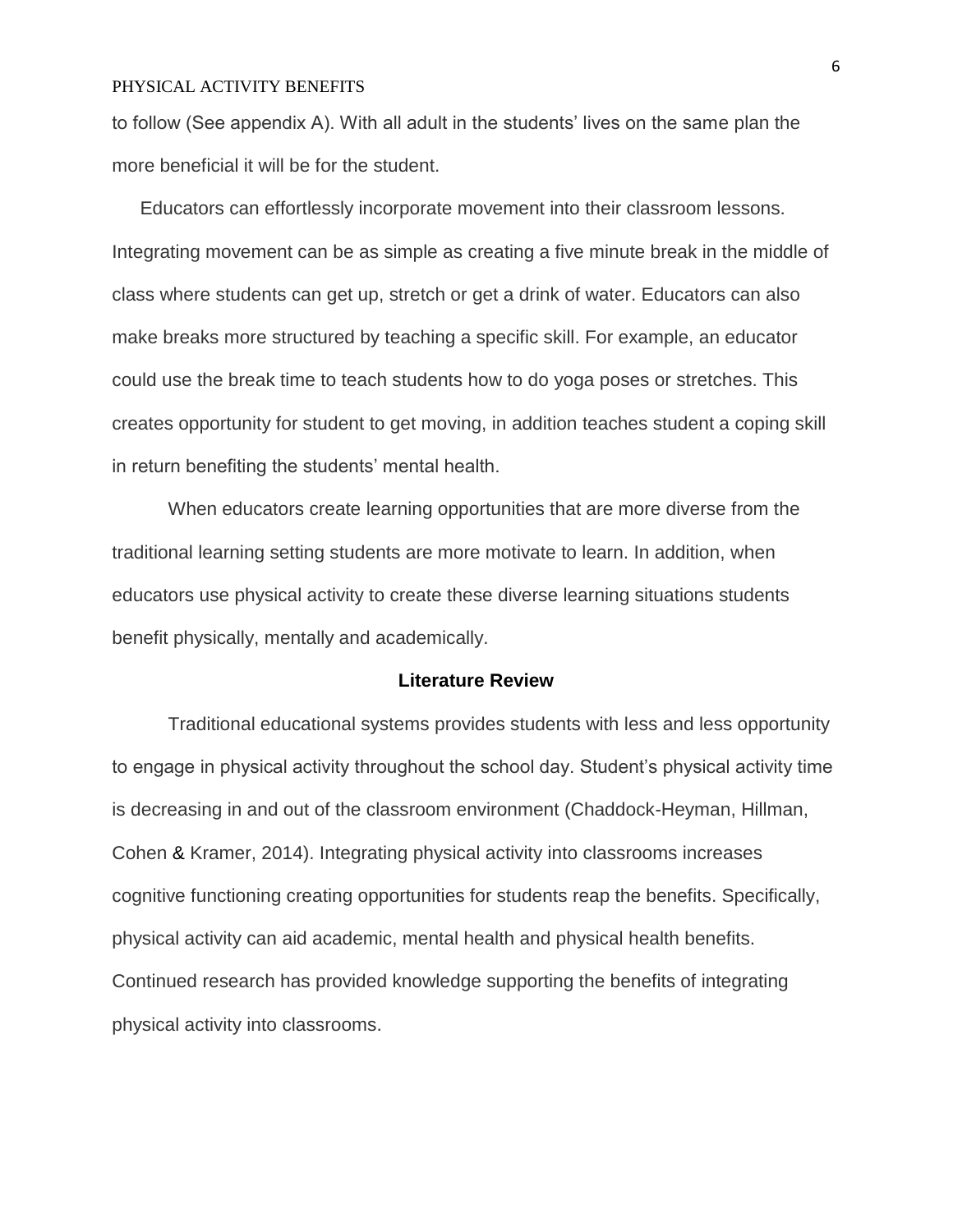#### **How to Incorporate Physical Activity**

Almarode and Almarode (2008) have discovered eight effective ways to increase physical activity and energize students. A simple way to increase movement in classrooms is to make time for a stretch break. This gives students an opportunity to get up out of their chairs and move around the room. During a stretch break, teachers can teach students how to stretch and use breathing exercises that can later be used as coping mechanisms. Another way to incorporate movement is to have students get up and change places in the room. Faculty can utilize music and other classroom management strategies to make the transition go smoothly. Moving multiple choice is another way to move students. Moving multiple choice requires each wall of the classroom to be a different answer. When the teacher asks the question students move to the wall that has the answer they agree with. Similarly, students can arrange themselves on a scale of how much they agree with a statement. Almarode and Almarode (2008) refer to this activity as a human graph.

Movement can also be utilized when wanting students to ask questions about material. One activity is called "Snowball fight". This activity requires students to write down a question a piece of paper and crumple it up into a ball. Students divide up evenly, throw their question across the room, and then the students on the opposite side picks up a question. "Ball Toss" is another way for students to ask questions or comment on material. Students stand in a circle, toss a ball around the room, and students are given the opportunity to answer questions. Lastly, "Up Close and Personal" and "Spell it Out" are two activities that students can build relationships and engage in movement. "Up Close and Personal" is an activity where students gather around the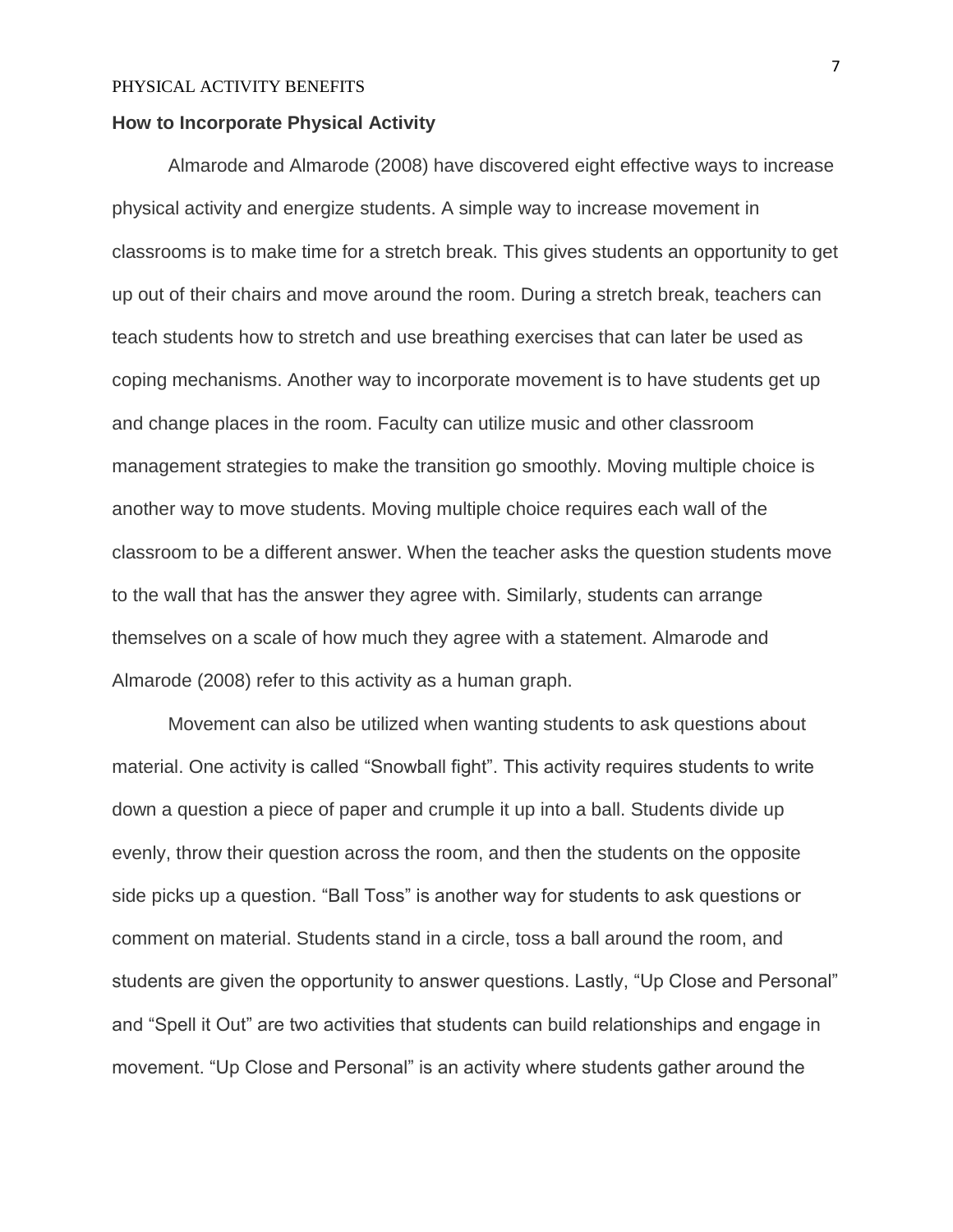board and students discuss the material with a peer close to them. When using "Spell it Out", teachers have students answer questions by having them spell the answers using their bodies. These activities are simple ways to get students up and moving around the classroom. The more unique the activity is the more beneficial it can be to the student.

#### **Academic Benefits**

Research conducted by Mullender-Wunsma et al. (2015) illustrated the impact that physical activity has on academic performance. Second and Third grade students from 6 different elementary schools were given pretests and posttests in reading and mathematics. Students in the control group were given a traditional classroom experience. Students in the target group were given a physically active classroom experience. One year after implementing this program, teachers reported students in the target group more on task. Additionally, posttest scores displayed the target group scores were significantly higher than the students in the control group.

Periodic physical activity creates the opportunity for students to get up and move around the classroom, which can aid cognitive control. Control of our thoughts, actions and processes is cognitive control (Chaddock-Heyman, Hillman, Cohen, & Kramer, 2014). Valuable cognitive control, including positive selective attention, control of inappropriate behavior, working memory information, appropriately using context and flexibility of tasks, is essential when working toward academic success. As students grow and change their cognitive control grows and improves. More recently, researchers have used MRI scans to identify parts of the brain that are sensitive to physical activity. The dorsal striatum, which is used for decision making, has been found to be effected by physical activity (Chaddock-Heyman, et al., 2014). Finding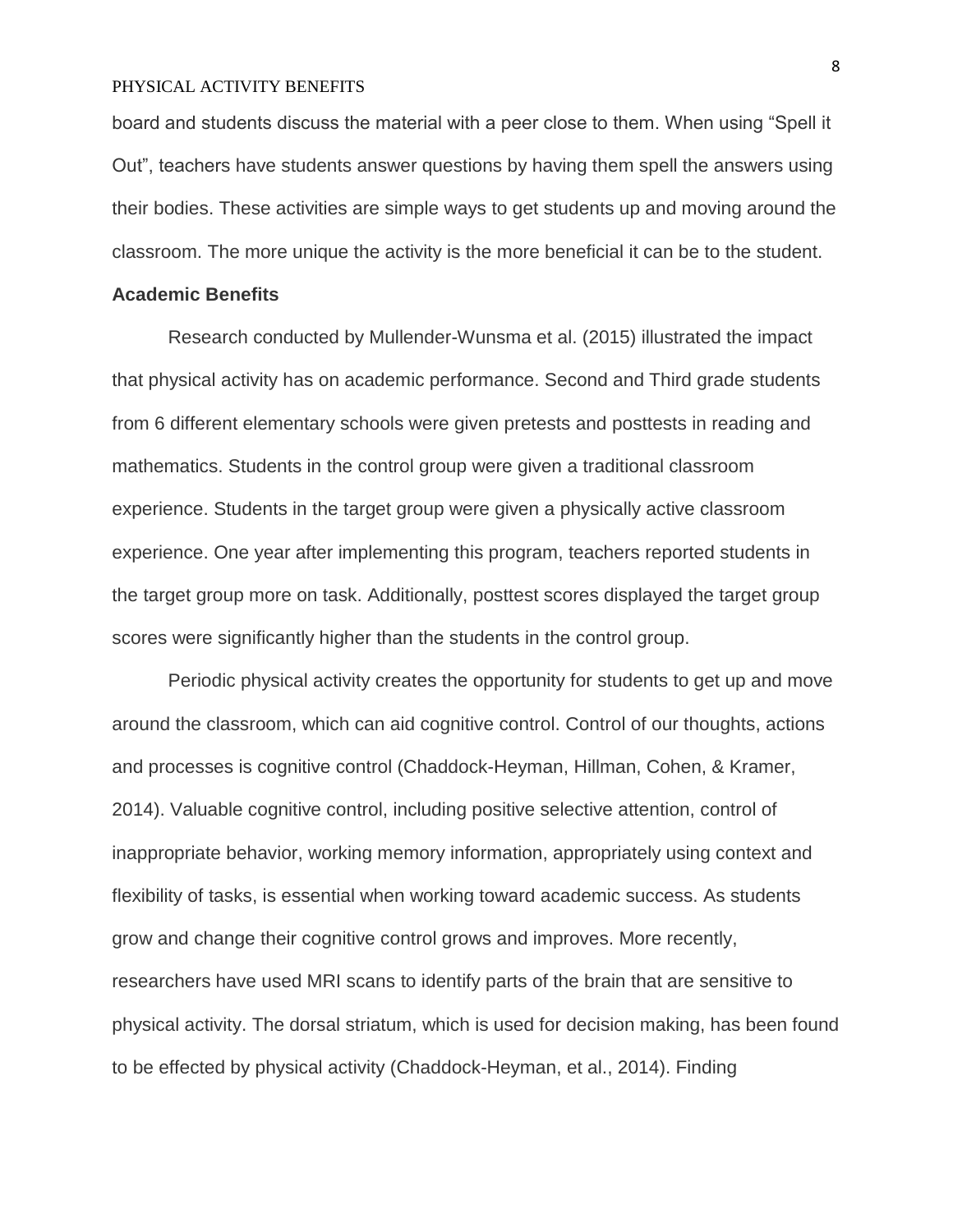opportunities for students move can then increase functions in the dorsal striatum, which will then result in an increase is decision making and attention skills.

Selective attention in an academic environment is crucial. Ma, Le Mare, and Gurd (2015) conducted research on the effects "FUNtervals" on selective attention. "FUNtervals" are full body physical activity story lines that are four minutes long. In this study, the researchers gave half of their seventh grade sample "FUNtervals" throughout their school day and gave the other half of the seventh grade sample no "FUNtervals". When given the d2 test of attention students who engaged in the "FUNtervals" made less errors showing that this intervention can improve selective attention and give a time efficient movement strategy for teachers.

Movement enables blood to flow more freely throughout the body. Just standing can boost blood flow by 5%. In return students a receiving more blood and oxygen to the brain to aid thinking and processing. Movement and exercise can also create a heightened level of Dopamine. Dopamine is responsible for numerous functions including motivation and transmitting of information to the frontal lobe. When these functions are heightened they increase the ability for students to memorize, solve problems and hold attention (Almarode & Almarode, 2008). When student have increased blood flow, oxygen, and Dopamine they are more engaged and have a deeper understanding of the material (Marzano, 2012). For educators, it's important to show how our students are growing and succeeding. Physical activity helps aid our students' success by being more creative and mindful when creating lessons.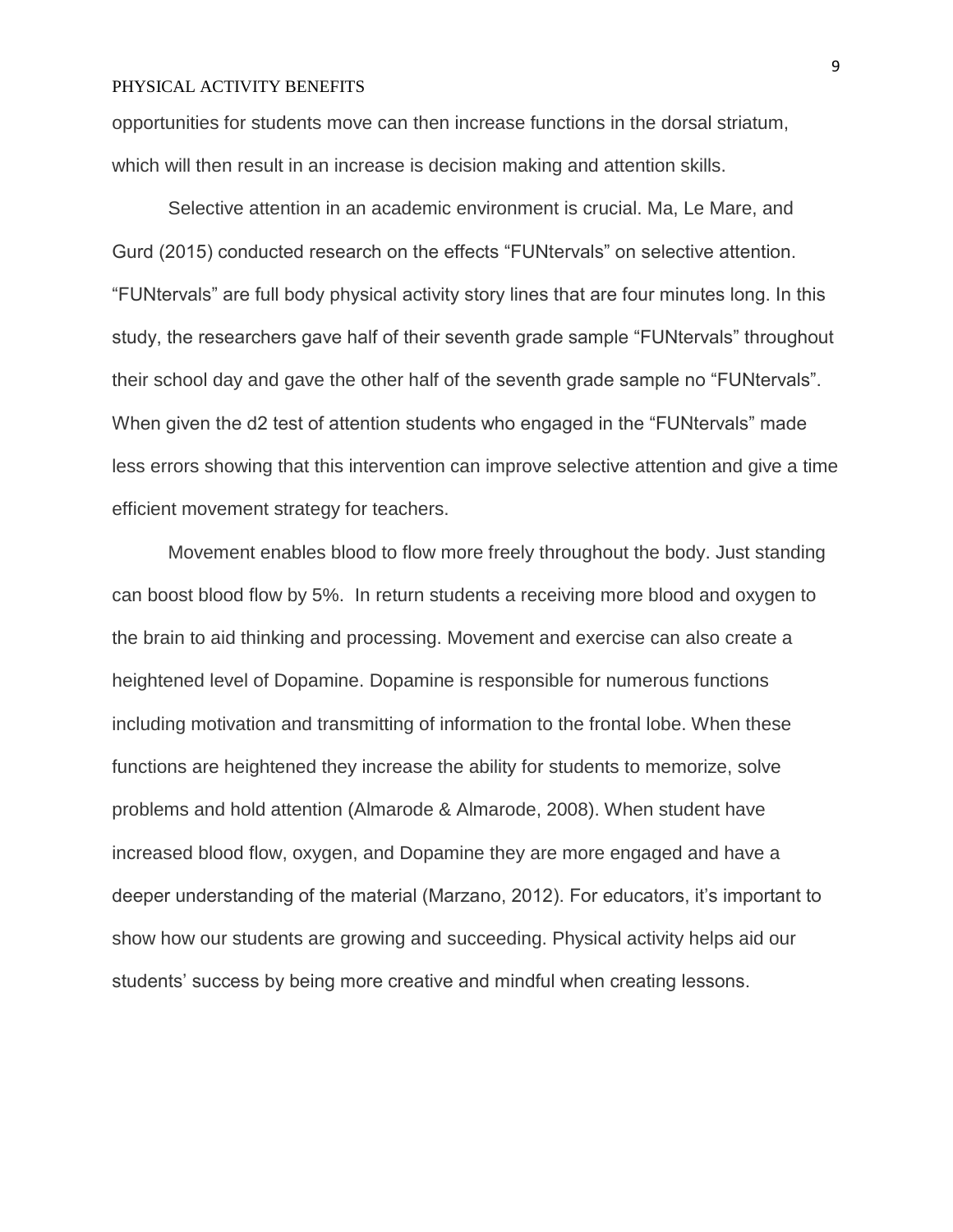#### **Mental Health Benefits**

With mental illness on the rise, it is crucial that professionals utilize prevention strategies and teach students new ways to cope. Tyson et al. (2010) conducted research with undergraduate student. One hundred students were given questionnaires that intended to measure anxiety, depression and physical activity. The Hospital Anxiety and Depression Scale (HADS) and the Physical Activity Questionnaire (PAQ) were the questionnaires utilized in this study. The HADS is a scale that measures anxiety and depression using a Likert scale. The HADS was formerly created to identify increase anxiety and depression in the general public. The PAQ is a self-report tool used to measure how physical activity effects mood and mental illness. Students were required to record the physical activity they engaged in, how many times per week they engaged in the activity and the total amount of time each session lasted. After comparing the results of the HADS and PAQ researchers discovered a correlation between lower scores in anxiety and depression and high levels of physical activity. This research illustrates the benefit of using physical activity in class to benefit students' mental health. This information is crucial with the growing trends of mental health.

#### **Physical Health Benefits**

The recommended amount of physical education for "elementary school students get 150 minutes, or two and a half hours, of physical education a week, and middle and high school students get 225 minutes, or three hours and 45 minutes" (Whitmer, 2014). With budget cuts happening in school districts across the nation, students are being given less and less opportunities to engage in physical activity. Integrating physical activity into classrooms incidentally teaches students different ways to exercise and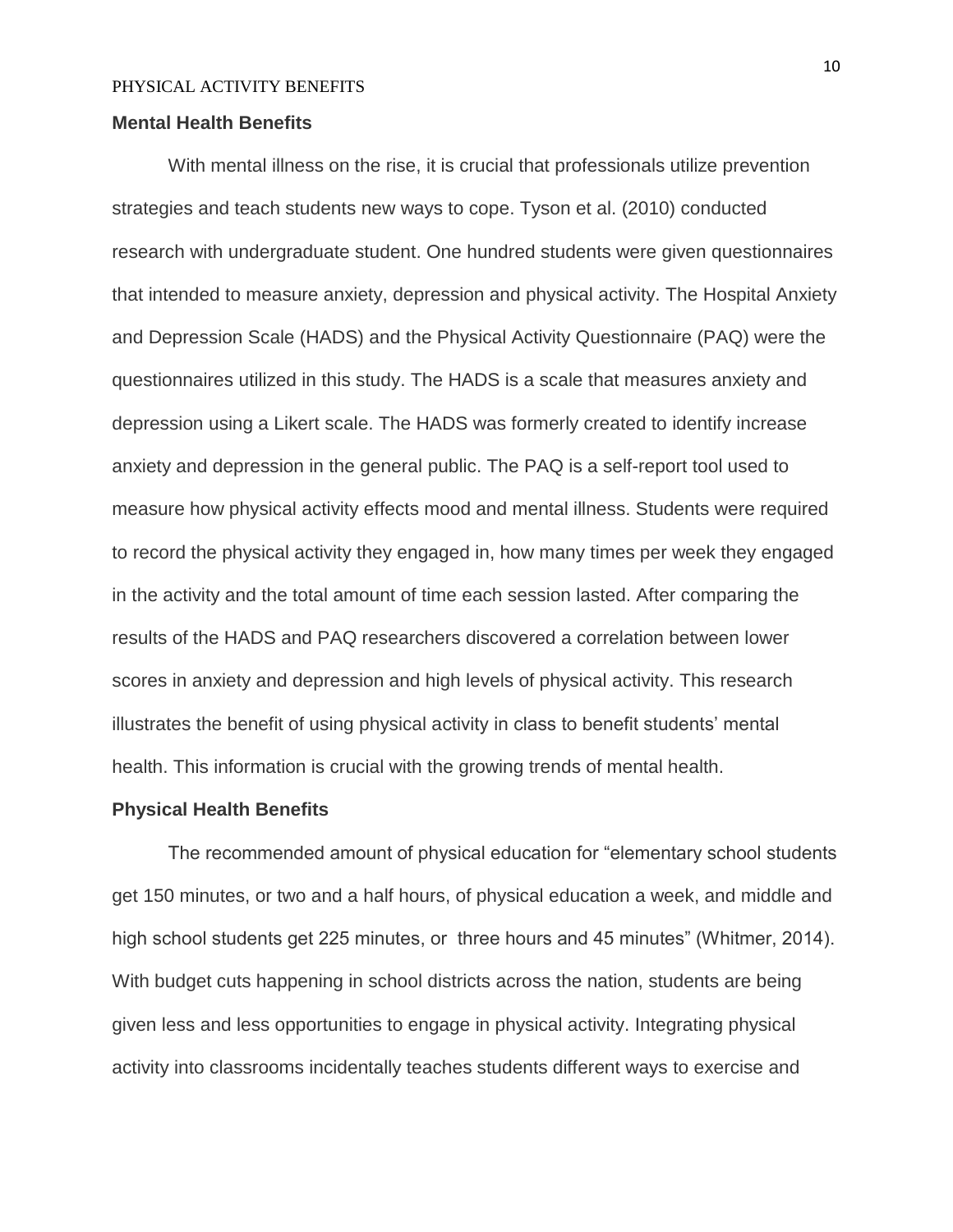become physically fit that they may not experience in their physical education class. For example, teacher in Atlantic City are incorporating yoga in their classrooms by using mini yoga breaks and yoga partners. By using yoga in classrooms, the teachers are teaching their students a coping strategy and core strengthening (Yoga at School Helps Give Kids Brain Breaks and Reduces Stress, 2017).

Physical activity is important component when reducing the chance of other health conditions. Obesity, type 2 diabetes, coronary heart disease, and various forms of cancer are conditions that can be reduced when exercise is utilized (Mullender-Wijnsma et al., 2015). In addition, utilizing exercise at a young age makes for a healthy heart. With students spending less and less time, in and out of, engaging in physical activities, it is important to find ways to incorporate more into the school days. Incorporating more movement into the school days can help decrease these health conditions.

#### **Conclusion**

The purpose of integrating physical activity into classroom lessons is for students to grow academically, physically, and mentally. Through research, the benefits to integrating physical activity are evident and I have seen the importance of enlightening our teachers and staff. As our society evolves, our students change, which means educators need to change with student to make sure the students' needs are being met. Incorporating physical activity into classrooms helps educators shape students in healthy, intelligent adults.

Physical activity provides prevention strategies for students' mental and physical health. Integrating physical activity in class rooms teaches students knowledge in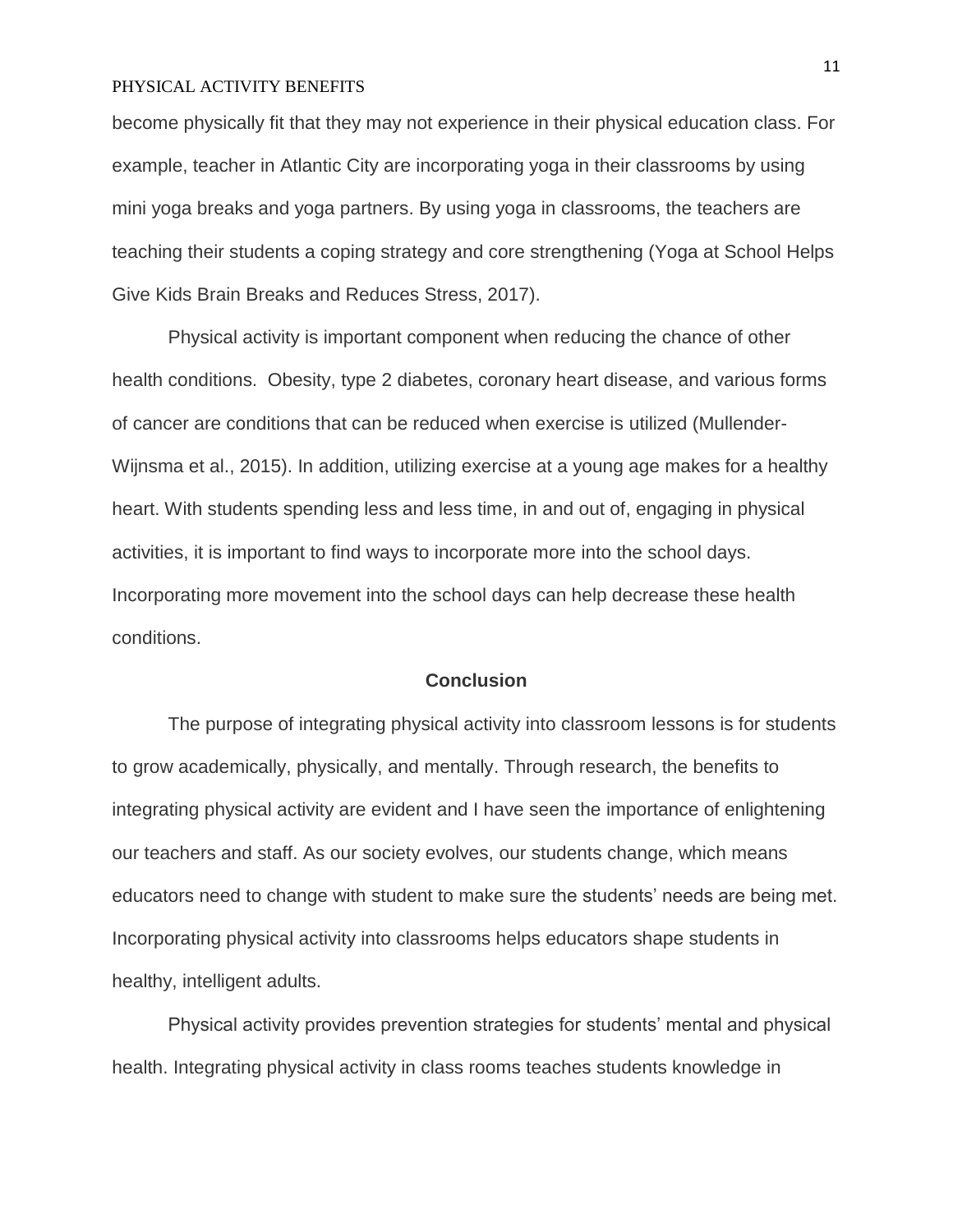addition to the core subjects. Students learn social-emotional skills and coping skills that they may not receive outside the classroom. Incorporating physical activity, also teaches students' the importance of physical activity and alternative ways to utilize physical activity in their daily life. Students' will carry these learned skills through their school years, to college and into adulthood.

Academic success is another important reason to incorporate physical activity into school days. Physical activity elicits selective attentions skills and creates on task behaviors. Brain process are affected by physical activity as well. When student start moving, it creates more blood flow, making more blood go to the brain making it easier for students to process information.

In conclusion, incorporating physical activity in schools is beneficial to students' academics, mental and physical health. Research has found numerous benefits to incorporating physical activity. As a result, many resources are available educators attempting to incorporate physical activity into their classrooms, including CSPAP and numerous researcher's classroom activities. As a school counselor, I would like to use this information to incorporate physical activity into my classroom lessons. Also, I would like to use the information that I have found to help teachers incorporate movement in their classrooms and to make learning experiences more flexible for their students.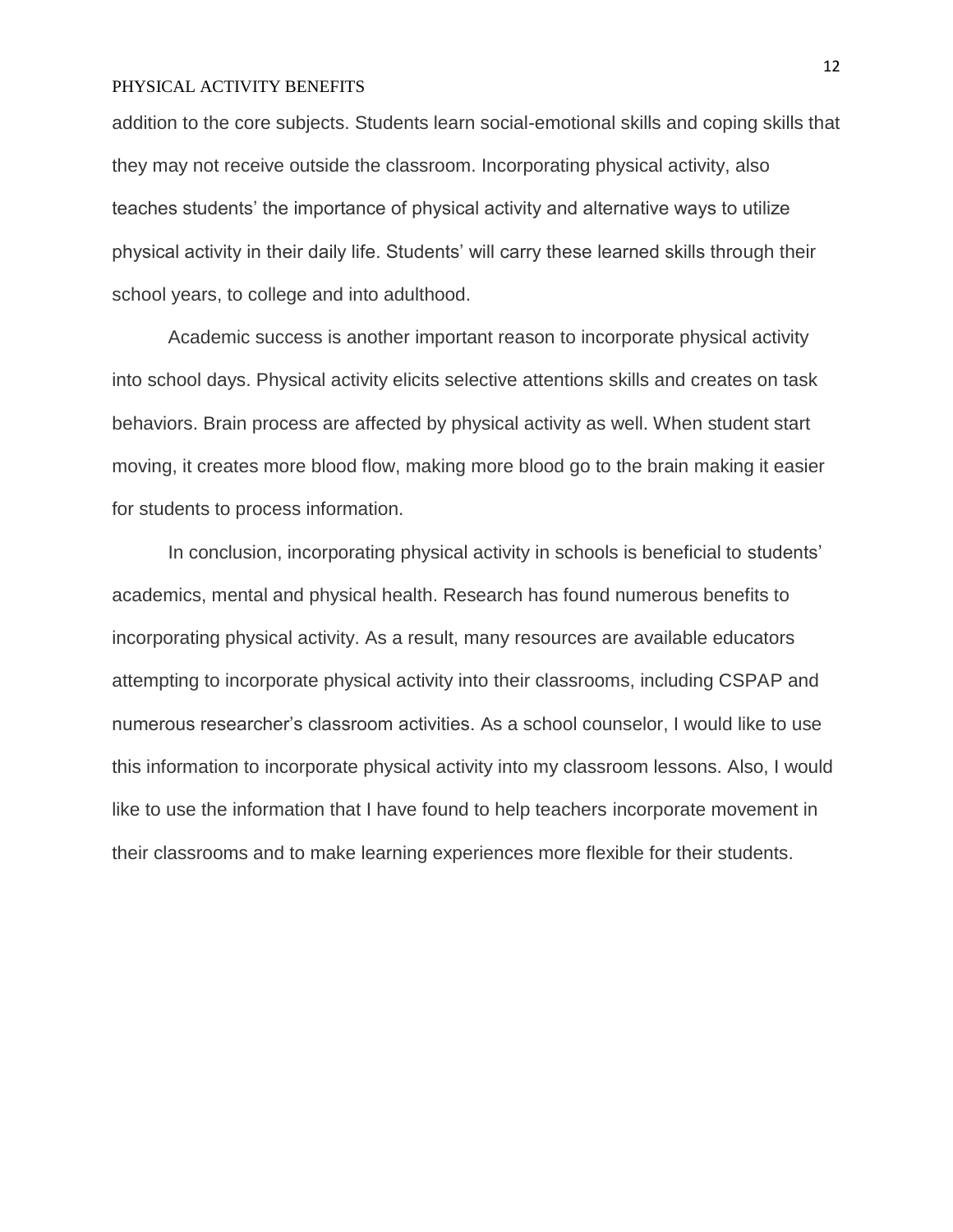#### **References**

- Almarode, J., & Almarode, D. (2008).Energizing Students. *Science Teacher*, *75*(9), 32- 35.
- Bunketorp Käll, L., Malmgren, H., Olsson, E., Lindén, T., & Nilsson, M. (2015). Effects of a Curricular Physical Activity Intervention on Children's School Performance, Wellness, and Brain Development. *Journal of School Health*, *85*(10), 704-713.
- Chaddock-Heyman, L., Hillman, C. H., Cohen, N. J., & Kramer, A. F. (2014). III. The Importantce of Phyiscal Activity and Aerobic Fitness for Cognitive Control and Memory in Children. *Monographs of the Society for Research in Child Development*, *79*(4), 25-50.
- Comprehensive School Physical Activity Program (CSPAP). (2015, September). Retrieved from: https://www.cdc.gov/healthyschools/physicalactivity/cspap.htm
- Ma, J. K., Le Mare, L., & Gurd, B. J. (2015). Four minutes of in-class high-intensity interval activity improves selective attention in 9- to 11-year olds. *Applied Physiology, Nutrition & Metabolism*, *40*(3), 238-244.

Marzano, R. J. (2012). A Moving Proposal. *Educational Leadership*, *69*(7), 88-89.

Mullender-Wijnsma, M. J., Hartman, E., de Greeff, J. W., Bosker, R. J., Doolaard, S., & Visscher, C. (2015). Improving Academic Performance of School-Age Children by Physical Activity in the Classroom: 1-Year Program Evaluation. *Journal of School Health*, *85*(6), 365-371.

Tyson, P., Wilson, K., Crone, D., Brailsford, R., & Laws, K. (2010). Physical activity and mental health in a student population. *Journal of Mental Health*, *19*(6), 492-499. Whitmer, R. (2014). Instruction in MOTION. *District Administration*, *50*(4), 50-55.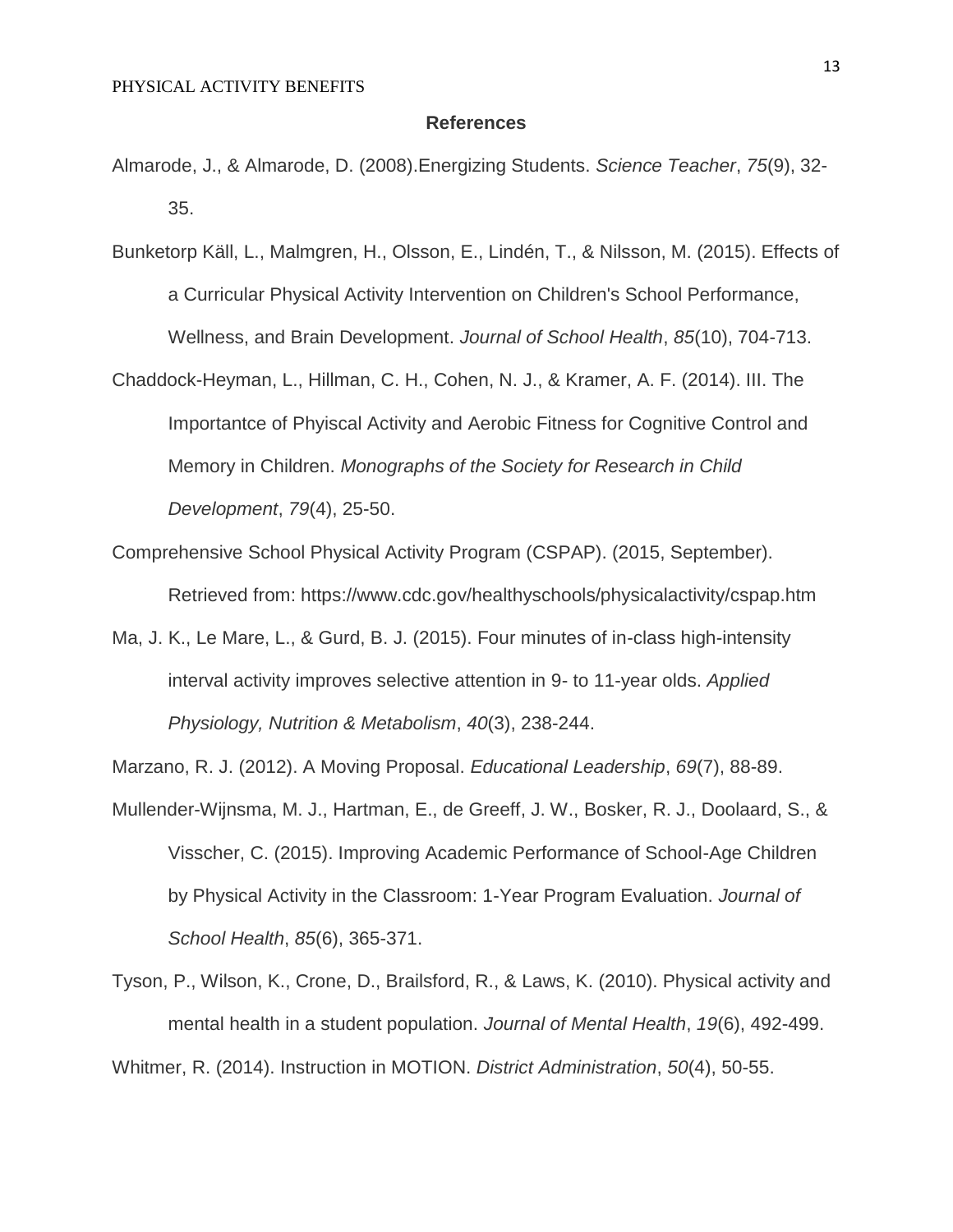Yoga at School Helps Give Kids Brain Breaks and Reduces Stress. (2017). *Curriculum* 

*Review*, *56*(5), 5.